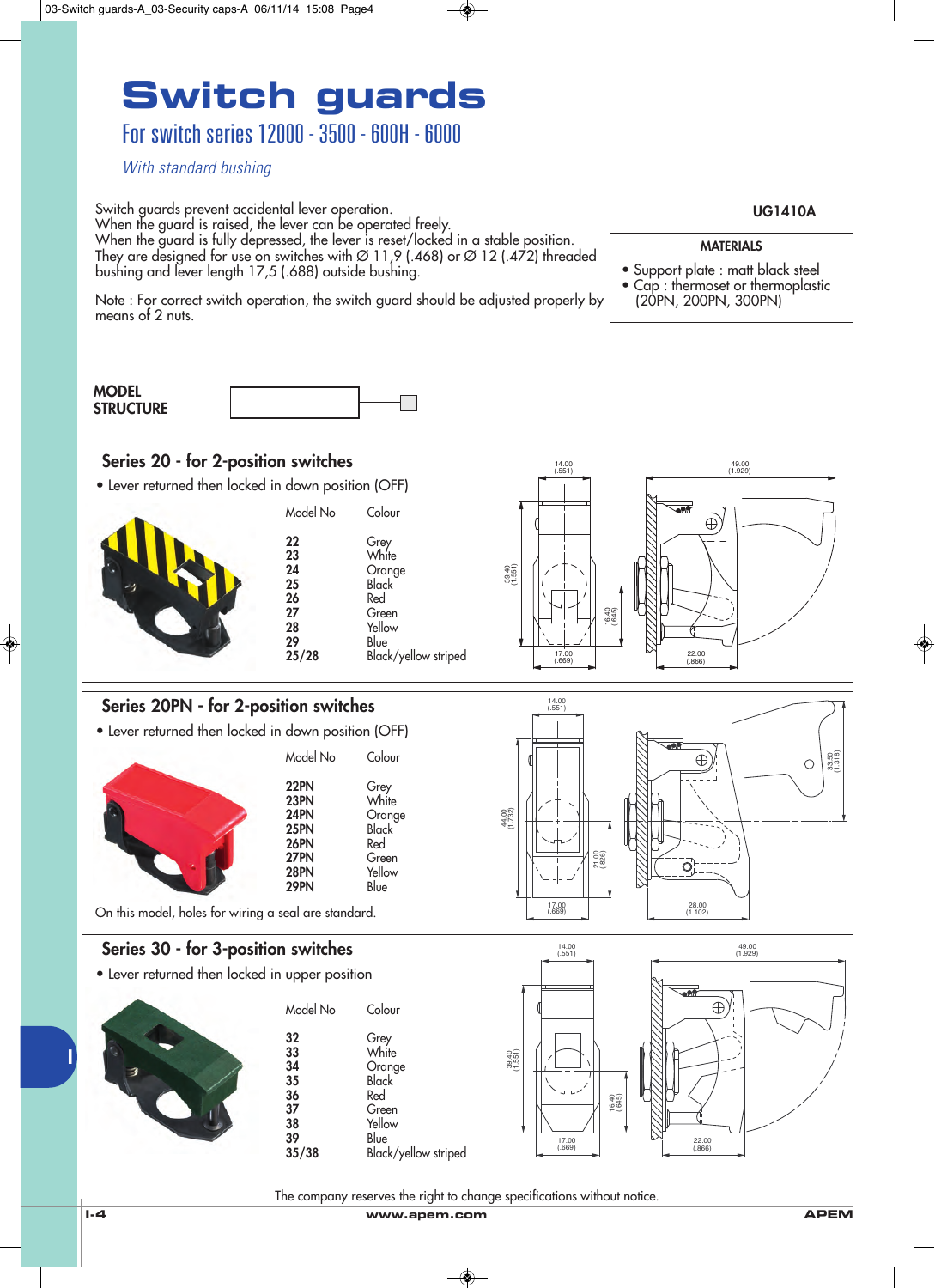### For switch series 12000 - 3500 - 600H - 6000

*With standard bushing*

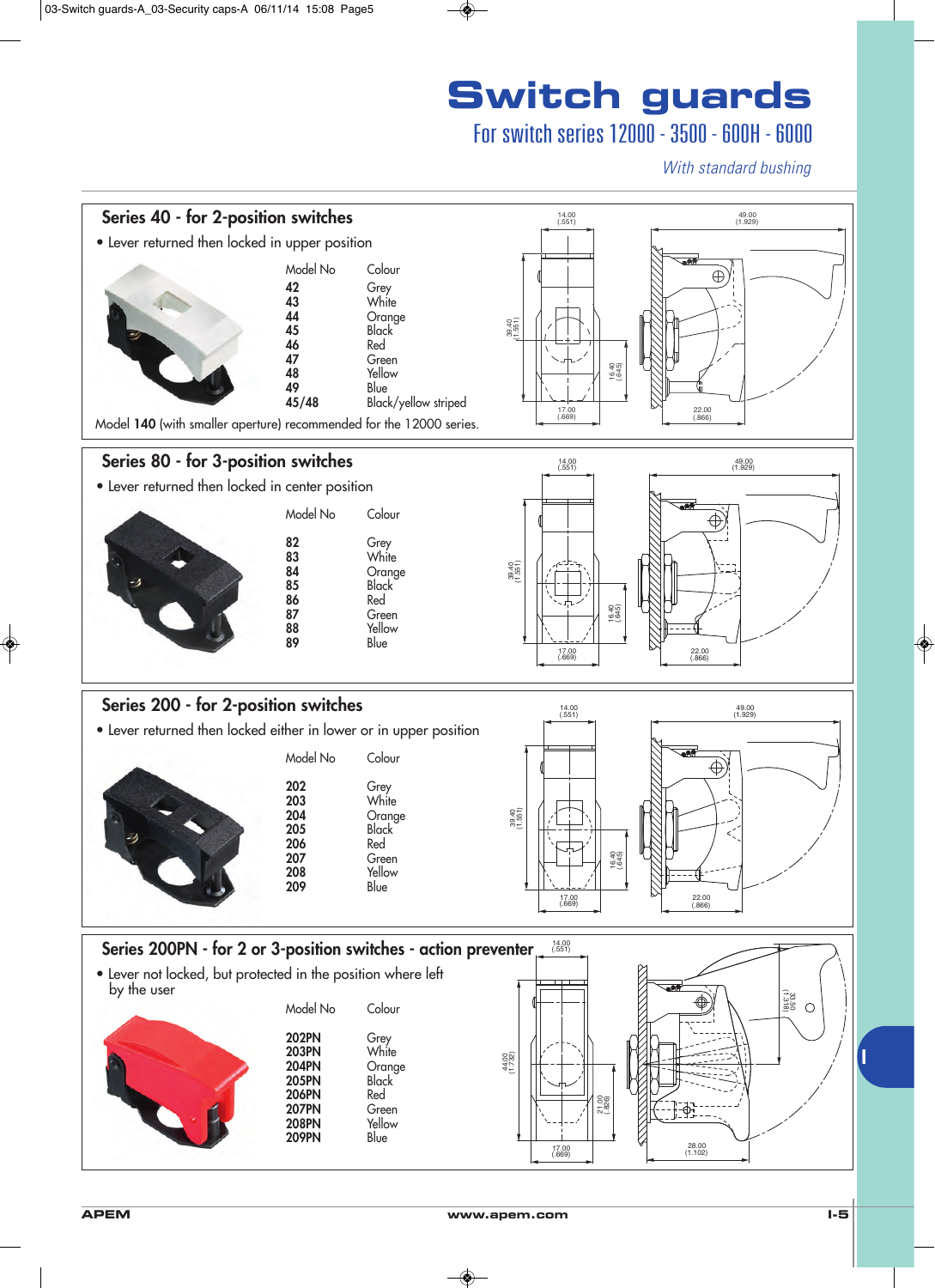### For switch series 12000 - 3500 - 600H - 6000

*With flatted bushing*

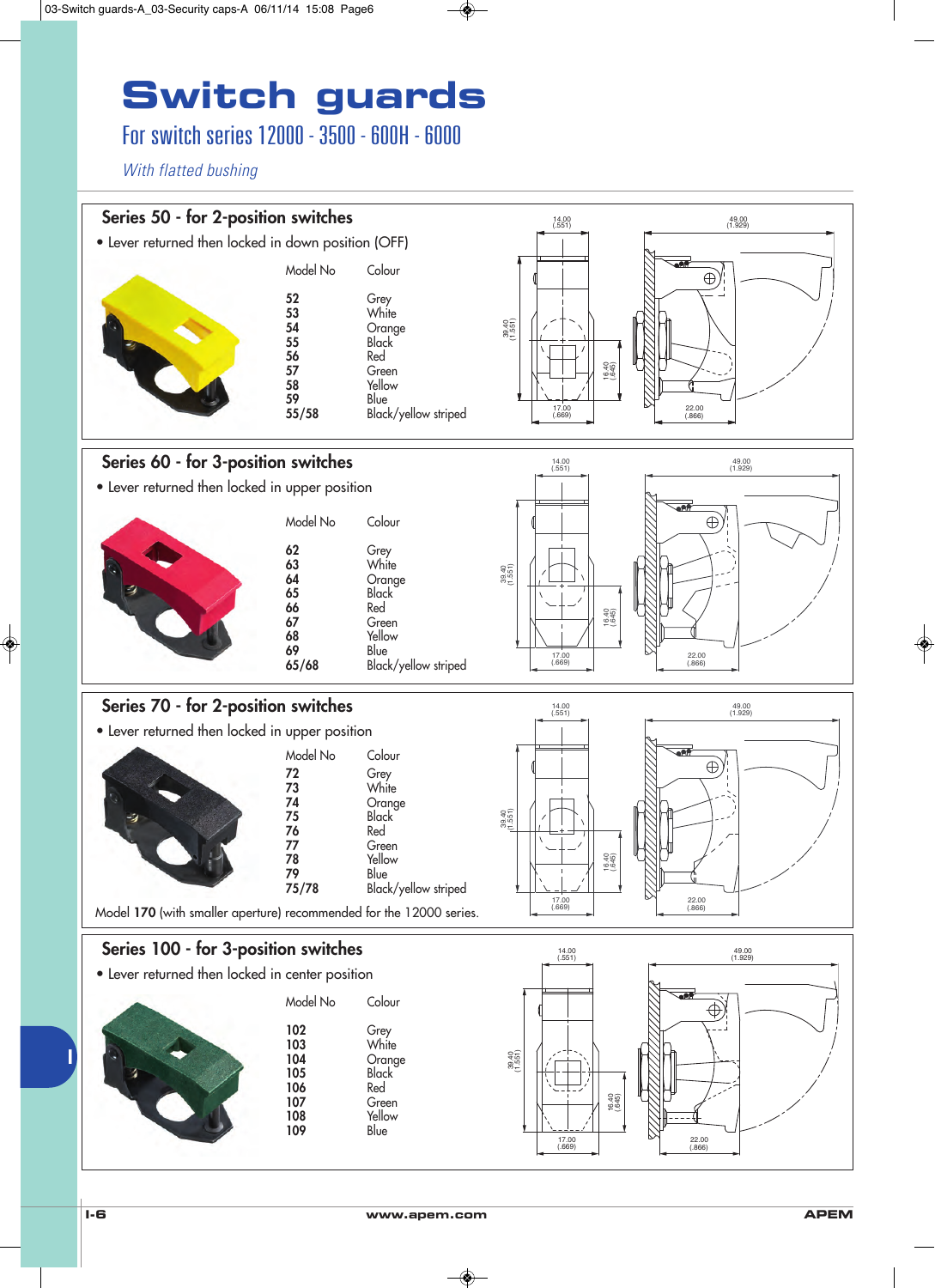### For switch series 12000 - 3500 - 600H - 6000

*With flatted bushing*



#### **OPTIONS**



**P** Holes for wiring a seal

Cap engraving available : consult factory.

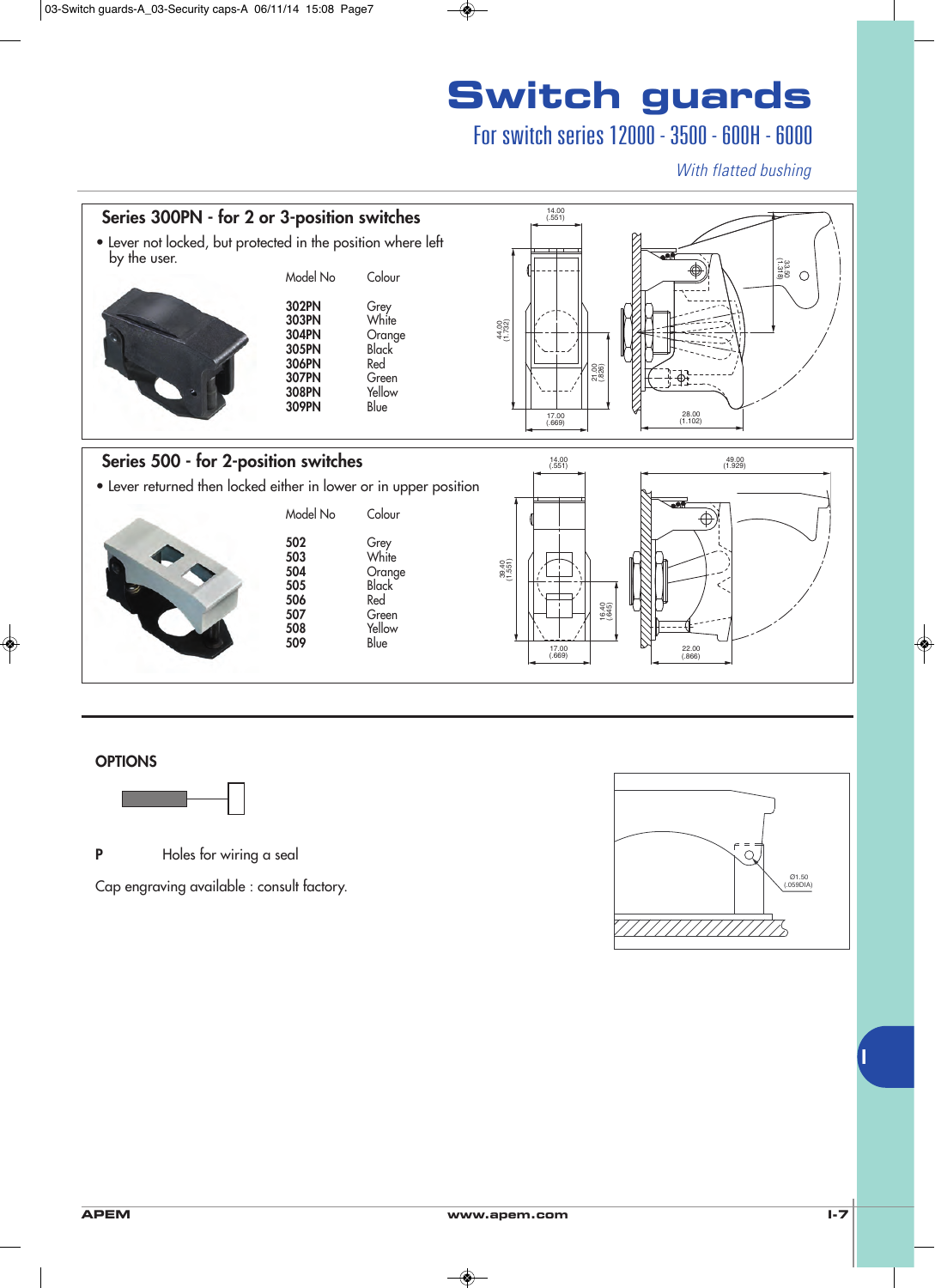### For switch series 3500 - 600H - 6000

*With standard or flatted bushing*

#### **Series 90**

27.00 (1.062) • Lever locked in center position 18.00 12.00 12.00 12.00 12.00 12.00 12.00 12.00 12.00 12.00 12.00 12.00 12.00 12.00 12.00 12.00 12.00 12.00 12  $\bigoplus$ 13.00 (.512) 22.00 (.866) Ø0.80 (.031DIA) Plate features holes for wiring a seal.

To build a part number, select desired option from each category here below.

#### **BUSHING SHAPES**



#### **For standard products**











#### **SWITCH GUARD SHAPES**







Prevents down position

Prevents up position



 $\overline{F}$ 





Locks in up position

position